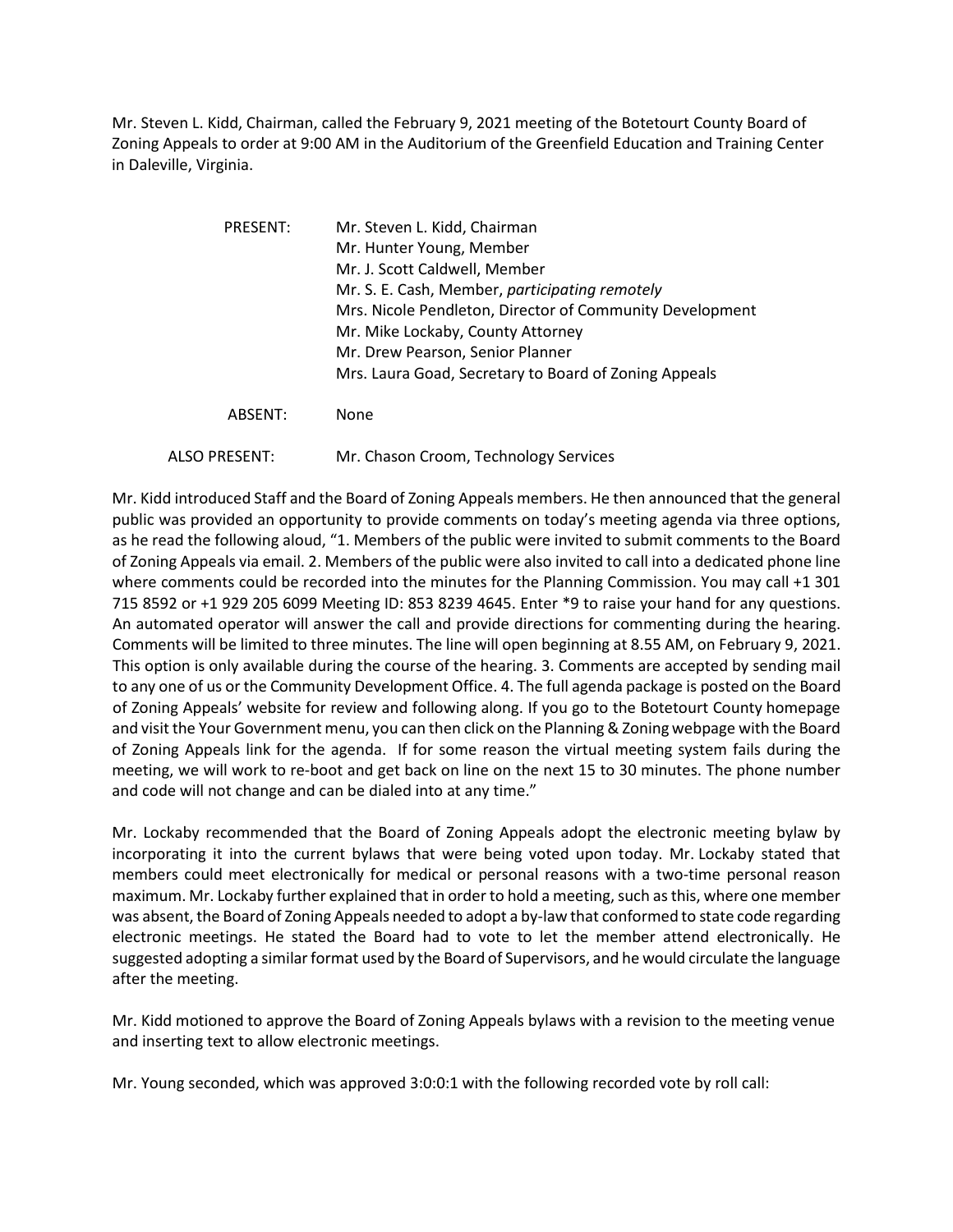YES: Mr. Young, Mr. Kidd, Mr. Caldwell NO: None ABSTAIN: None ABSENT: Mr. Cash

After roll call, Mr. Lockaby stated that Mr. Cash was not yet eligible to vote at this time.

Mr. Kidd motioned to allow Mr. Gene Cash to participate vote virtually.

Mr. Caldwell seconded, which was approved 3:0:0:1 with the following recorded vote by roll call:

| YES:     | Mr. Young, Mr. Kidd, Mr. Caldwell |
|----------|-----------------------------------|
| NO:      | None                              |
| ABSTAIN: | None                              |
| ABSENT:  | Mr. Cash                          |

## **Public hearing**

**Buchanan District: Pillis Prospect LLC requests two variances to** *Section 2575. – Building Requirements (a)(1)d. Accessory Buildings* **in the Agricultural (A-1) Use District of the Botetourt County Zoning Ordinance. The property owner constructed a new accessory building that encroachesinto the required** side and front yard setbacks. The building is 3 feet from the side property line, and 41.7 feet from the **front property line. Therefore, the requests are for a 12-foot encroachment into the required 15 foot side yard setback and a request for an 18.3-foot encroachment into the required 60-foot front yard setback. This 28.558-acre parcel is located on 1476 Wheatland Road, Buchanan VA, identified on the Real Property Identification Maps of Botetourt County as Section 62, Parcel 149.**

After a technical difficulty delay of approximately 19 minutes, the public hearing proceeded.

Mrs. Pendleton read the request aloud, as the PowerPoint was displayed on the auditorium screen. She stated that prior to these variance requests, TM # 62-149 consisted of a residential structure known as Wheatland Inn, and a barn estimated by the applicant to be one-hundred years of age. She noted this was in the Agricultural, A-1 Use District, and located on a corner lot with frontage on Wheatland Road and Loope Lane. Mrs. Pendleton further stated the recorded plat showed a new three-acre lot was subdivided in 2014 with the 28.558 acres remaining on this parcel. She commented that the reduction in acreage and change of the parcel's boundary line resulted in the setbacks on this property to be regulated by the Agricultural, A-1, January 1, 2002 Zoning Ordinance, Section 25-75. Mrs. Pendleton stated that on October 22, 2020 a complaint was received about construction too close to the property line. She further stated that at that time, there were no open or active building permits on file for this parcel. Building and Zoning inspections were conducted and the property owner was notified on October 28, 2020 of the Zoning violation. Mrs. Pendleton stated the building permit submitted on November 30, 2020 by the applicant, and included a drawing called "Barn Sketch" that was drawn and sealed by Mr. Rodney Pierson, dated November 9, 2020. This was displayed on PowerPoint. The Barn Sketch detailed the setbacks as being 3 feet from the side yard property line, and 41.7 feet from the front property line facing Wheatland Road. VDOT comments were included, there was no 100-year floodplain on the property, and there were no comments other than the initial complaint. Mrs. Pendleton stated that the Board needed to take two actions, variance into side yard, and variance into front yard, as she indicated Mr. Pillis was also here to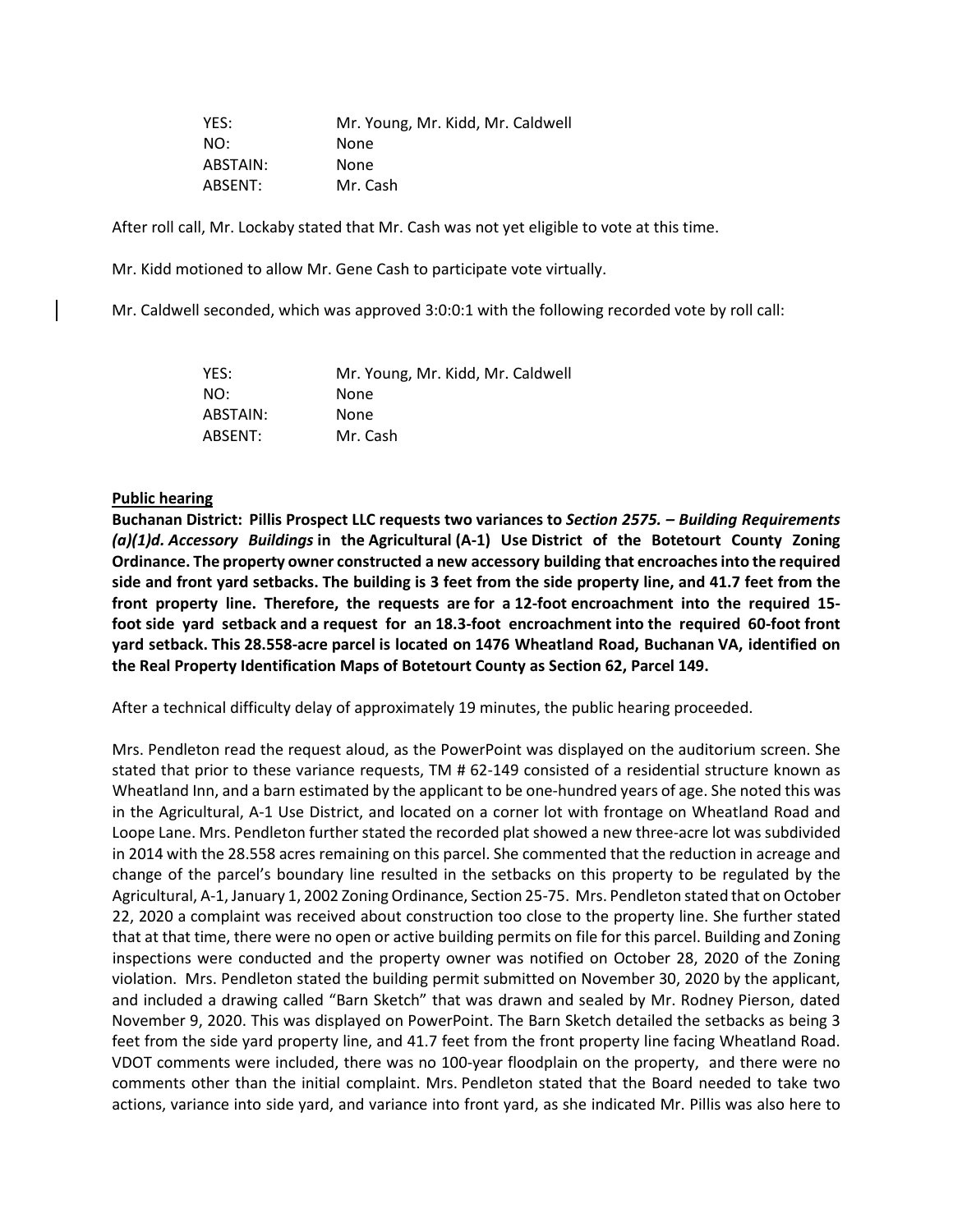speak.

The Board of Zoning Appeals had no questions for Mrs. Pendleton.

Mr. Greg Pillis of Buchanan was present and spoke on his own behalf. Mr. Pillis stated his appreciation for the opportunity to review his request, as he said this was all about the old barn that's 100 years old and his desire to shore it up. Mr. Pillis pointed out, and said he perhaps misinterpreted, in Section 6-23, which he said indicated that permits were not required the construction or operation for a farm building in the Building Code. Mr. Pillis said he has since learned there was a zoning code. He further stated he took Section 6-23 and thought was no building permit was needed, so he started construction of this shed because he needed a place to store equipment while the old barn was shored up.

There were no questions from Board of Zoning Appeals members.

Mr. Kidd opened the public hearing.

Mr. Cash wanted to know if there was any opposition by adjoining neighbors present.

Mrs. Pendleton responded that to date, Staff had not received a response to letters sent to the adjacent property owners.

Mrs. Pendleton noted there was a caller on the line ready to speak.

Mr. Young asked if there was a provision to be in the setback temporarily, and if the structure could be allowed to stay there while barn being renovated.

Mrs. Pendleton replied that was not in the code, deferred to counsel.

Mr. Lockaby stated the Board had the general authority to give conditions, and if believed to be appropriate, then that could be done.

Mrs. Stephanie Stotts-Berg of Buchanan spoke in opposition to this request. She stated this affected her property's aesthetic value, and that she understood the new barn was not just for equipment storage, but also for an event venue to go along with the bed and breakfast. She also brought up the shipping container on the property, which she said diminished her property value. Mrs. Stotts-Berg requested denial of the variances.

There being no one else to speak, Mr. Kidd closed the public hearing.

Mr. Pillis requested to respond to comments, which Mr. Kidd allowed. Mr. Pillis stated another Special Exception Permit would be necessary if they wanted to have an event facility. He further stated they did not have the space for that and did not want large crowds, and were not pursuing that option.

Mr. Kidd stated that they would only address the setbacks today.

There being no one else to speak, Mr. Kidd closed the public hearing.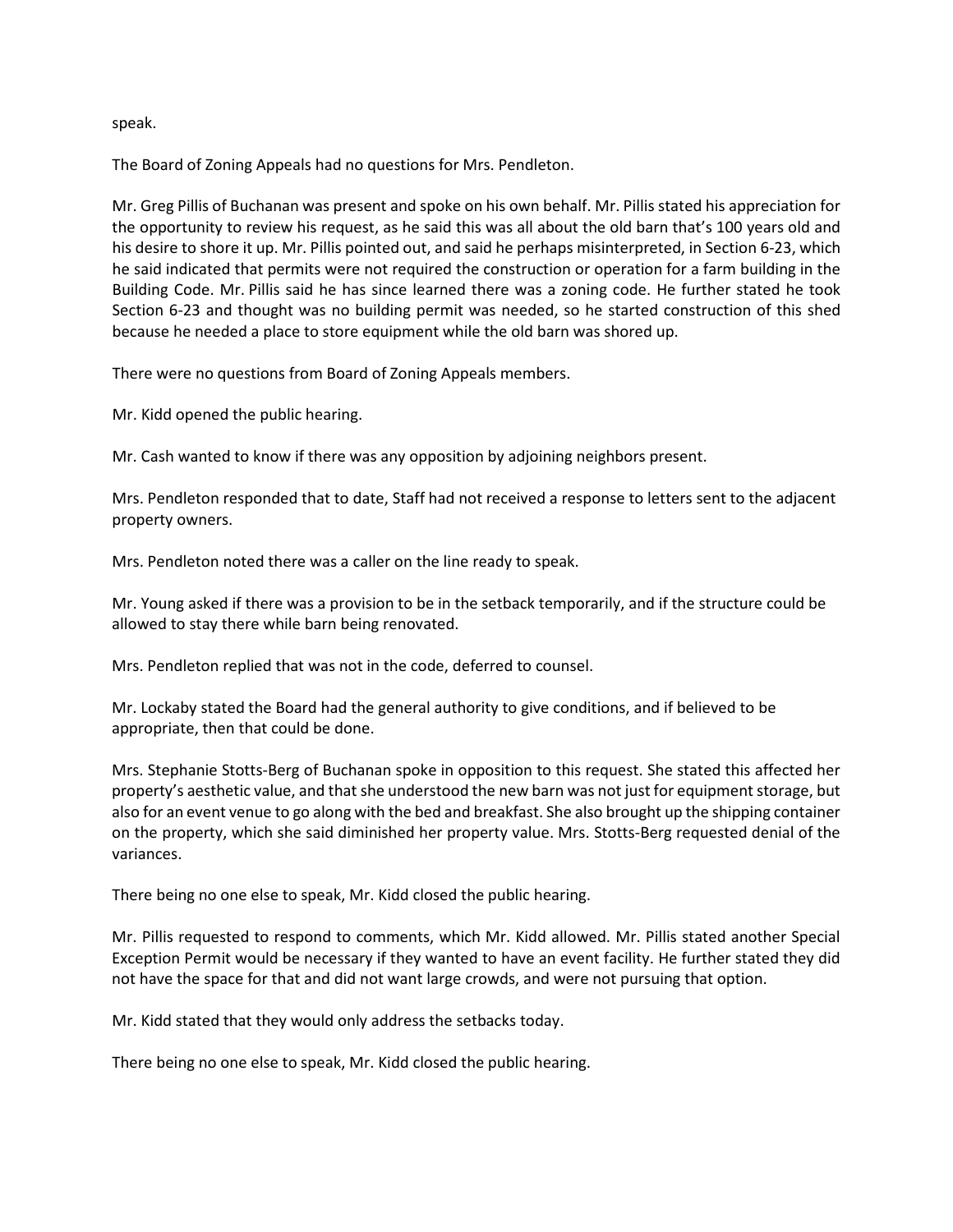Mr. Kidd said that while he liked the idea of a temporary structure, he did not think it needed to go in same location, that Mr. Pillis could put it other places on property. Looking at other cases, Mr. Kidd said this was the worst sideyard setback he had seen at the Board of Zoning Appeals. Mr. Kidd stated he could not do justice by approving this and going forward.

Mr. Young said he understood, and his initial thought was to deny this, as he brought up the possibility of placing a time limit on a temporary structure.

Mr. Kidd responded that he did not understand this to be temporary.

After further discussion, Mr. Cash said he had read over all of this information and the structure did not meet setbacks, as he stated he was inclined to deny the requests. He questioned if Mr. Pillis had talked with his neighbor about acquiring land to meet setbacks.

Mr. Kidd motioned to deny the variance request for a 12-foot encroachment into the required 15-foot side yard setback for Pillis Prospect LLC, as the granting of this request would be contrary to the public interest, and that the standards for a variance as listed in Section 25-551 have not been met.

Mr. Cash seconded the motion, which was approved 3:1:0:0 with the following recorded vote by roll call:

Mr. Young asked what would happen in the event of a tie vote.

Mr. Kidd stated the motion would be denied; Mr. Lockaby further stated that the order of the Zoning Administrator would stand unless they overturned it.

| YES:     | Mr. Kidd, Mr. Caldwell, Mr. Cash |
|----------|----------------------------------|
| NO:      | Mr. Young                        |
| ABSTAIN: | None                             |
| ABSENT:  | None                             |

Mr. Kidd motioned to deny the variance request for an 18.3-foot encroachment into the required 60-foot front yard setback for Pillis Prospect LLC, as the granting of this request would be contrary to the public interest, and that the standards for a variance as listed in Section 25-551 have not been met.

Mr. Caldwell seconded the motion, which was approved 3:1:0:0 with the following recorded vote by roll call:

| YES:     | Mr. Kidd, Mr. Caldwell, Mr. Cash |
|----------|----------------------------------|
| NO:      | Mr. Young                        |
| ABSTAIN: | None                             |
| ABSENT:  | None                             |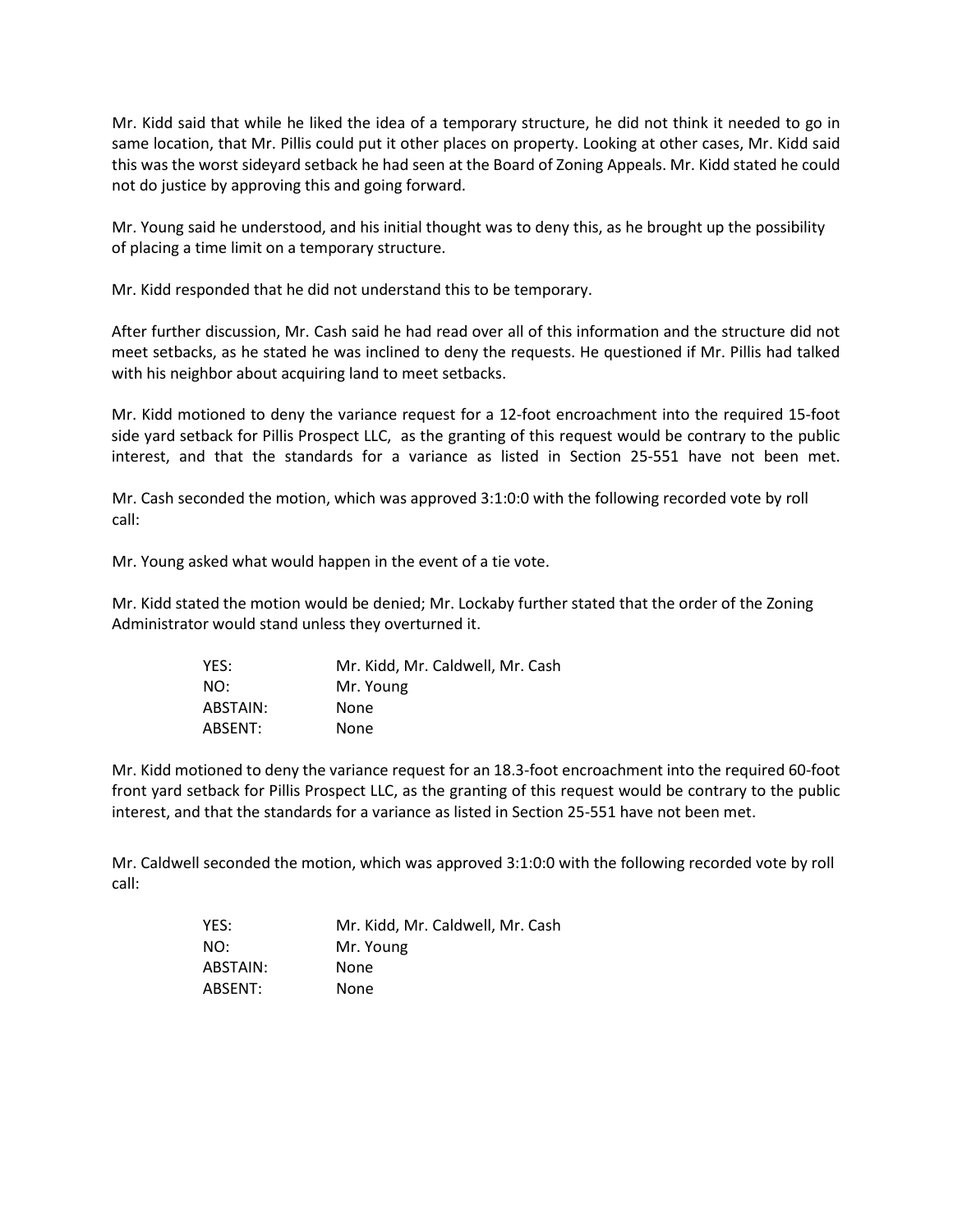Mr. Kidd announced the variances were denied.

## Other business:

Consideration was given to the October 8, 2019 minutes.

Mr. Kidd motioned to approve the October 8, 2019 minutes. Mr. Young seconded the motion, which was approved 4:0:0:0 with the following recorded vote:

| YES:     | Mr. Young, Mr. Kidd, Mr. Caldwell, Mr. Cash |
|----------|---------------------------------------------|
| NO:      | <b>None</b>                                 |
| ABSTAIN: | None                                        |
| ABSENT:  | None                                        |

Mrs. Pendleton presented annual report and commended Mrs. Goad for preparing it. She noted that one meeting had been held for reorganization, with one meeting regarding a variance that was withdrawn, and there were no court actions. Mrs. Pendleton discussed changes such as staffing, the Covid-19 pandemic with offices open by appointment only and an initiated opportunity for payments by phone. She expressed her appreciation to Staff for working through all the changes. Mrs. Pendleton brought up that Mr. Larrowe and Mr. Martin noted a 5% increase of business over last year. She noted the Board of Zoning Appeals relocated from Fincastle to Greenfield, Mr. Vaughn had resigned and his seat was briefly held by Dr. Beth Leffel, and now vacated. Mrs. Pendleton thanked all the members for their willingness to serve.

Mr. Kidd thanked staff for their work, as he noted they have had fewer Board of Zoning Appeals cases than in years past, as he was appreciative for Staff's extra work.

Mr. Lockaby confirmed a motion could be made for both at same time.

Mr. Caldwell nominated Mr. Kidd and Chair and Mr. Young as Vice-Chair.

Mr. Cash seconded, which was approved 4:0:0:0 with the following recorded vote:

| YES:     | Mr. Young, Mr. Kidd, Mr. Caldwell, Mr. Cash |
|----------|---------------------------------------------|
| NO:      | None                                        |
| ABSTAIN: | None                                        |
| ABSENT:  | None                                        |

Mr. Kidd nominated Mrs. Goad as Secretary to the Board of Zoning Appeals. Mr. Young seconded, which was approved 4:0:0:0 with the following recorded vote:

| YES:     | Mr. Young, Mr. Kidd, Mr. Caldwell, Mr. Cash |
|----------|---------------------------------------------|
| NO:      | None                                        |
| ABSTAIN: | None                                        |
| ABSENT:  | <b>None</b>                                 |

There being no other business, at 9:48 AM, Mr. Young motioned to adjourn, seconded by Mr. Kidd,